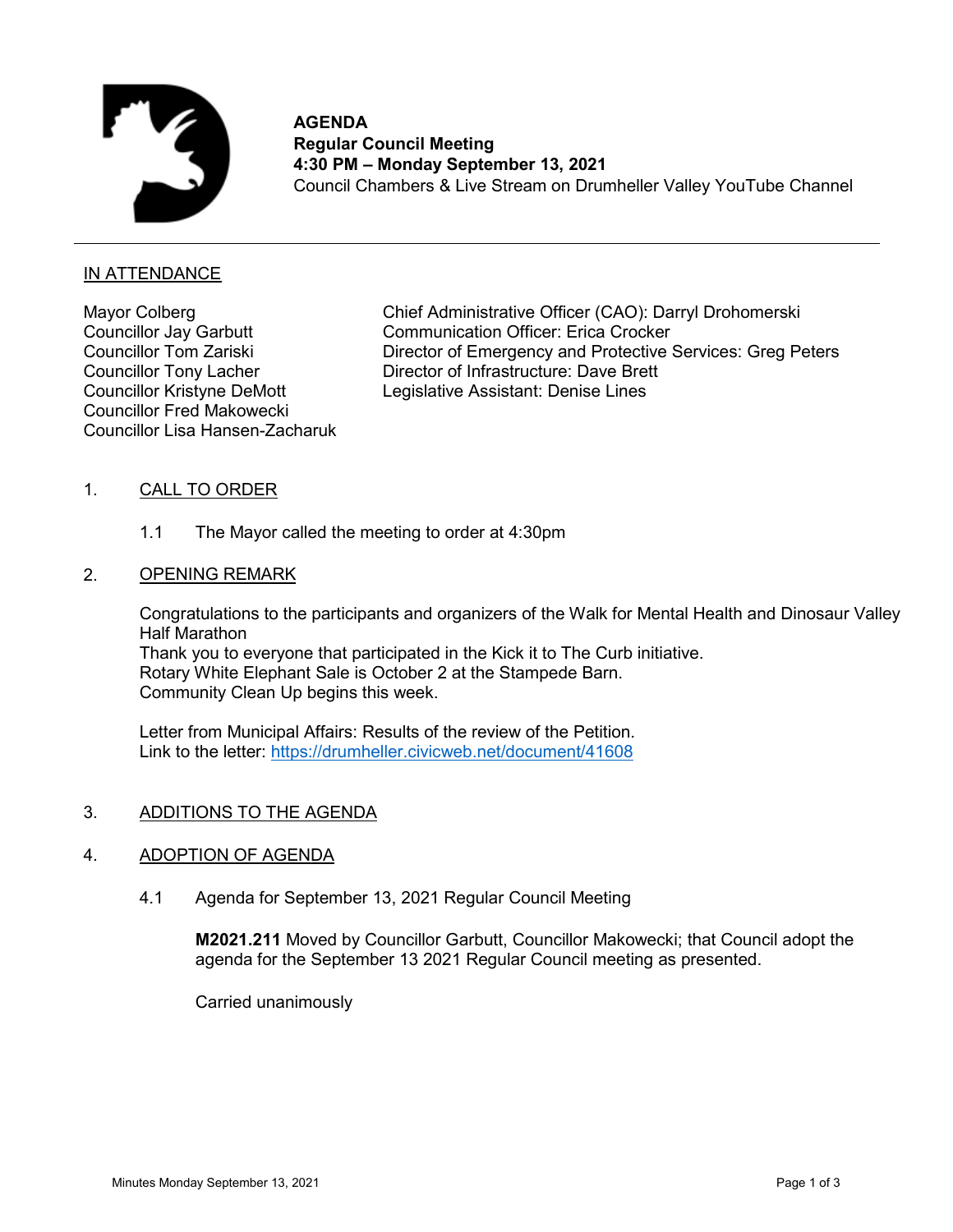# 5. MINUTES

5.1 Minutes for the September 7, 2021 Regular Council Meeting

**M2021.212** Moved by Councillor Lacher, Councillor Hansen-Zacharuk; that Council adopt the minutes for September 7, 2021 Regular Council Meeting as presented.

Carried unanimously

#### 6. DELEGATION

6.1 ATCO Street Light Presentation: 2021 Non-Invested vs Invested and 2021 LED Multiplier Presented by Shahedul Amin, Supervisor, Operations Electricity and Gregory Smith Supervisor Operations

Council discussed the benefits and drawbacks of Non-Invested vs Invested Street Light program as well as the possibility of LED Conversion presented by ATCO representatives. A request was made for an end of life report of the existing lights.

### 7. REQUEST FOR DECISION AND REPORTS

- 7.1 CHIEF ADMINISTRATIVE OFFICER
- 7.1.1 Amendments to Land Use Bylaw 16.20 Amending LUB Bylaw 18.21 Third Reading

**M2021.213** Moved by Councillor Zariski, Councillor Hansen-Zacharuk; that Council give third reading to Amending LUB 2021-A Bylaw 18.21 as amended.

Carried unanimously

7.1.2 Request for Decision - Council and Committee Meeting Procedures Bylaw 04.21 – First Reading

Council made note of typos and grammatical errors to be corrected prior to third reading.

**M2021.214** Moved by Councillor Hansen-Zacharuk, Councillor De Mott; that Council give first reading to Council and Committee Bylaw 04.21 as presented.

Carried unanimously

**M2021.215** Moved by Councillor De Mott, Councillor Makowecki that Council give second reading to Council and Committee Bylaw 04.21 as presented.

Carried unanimously